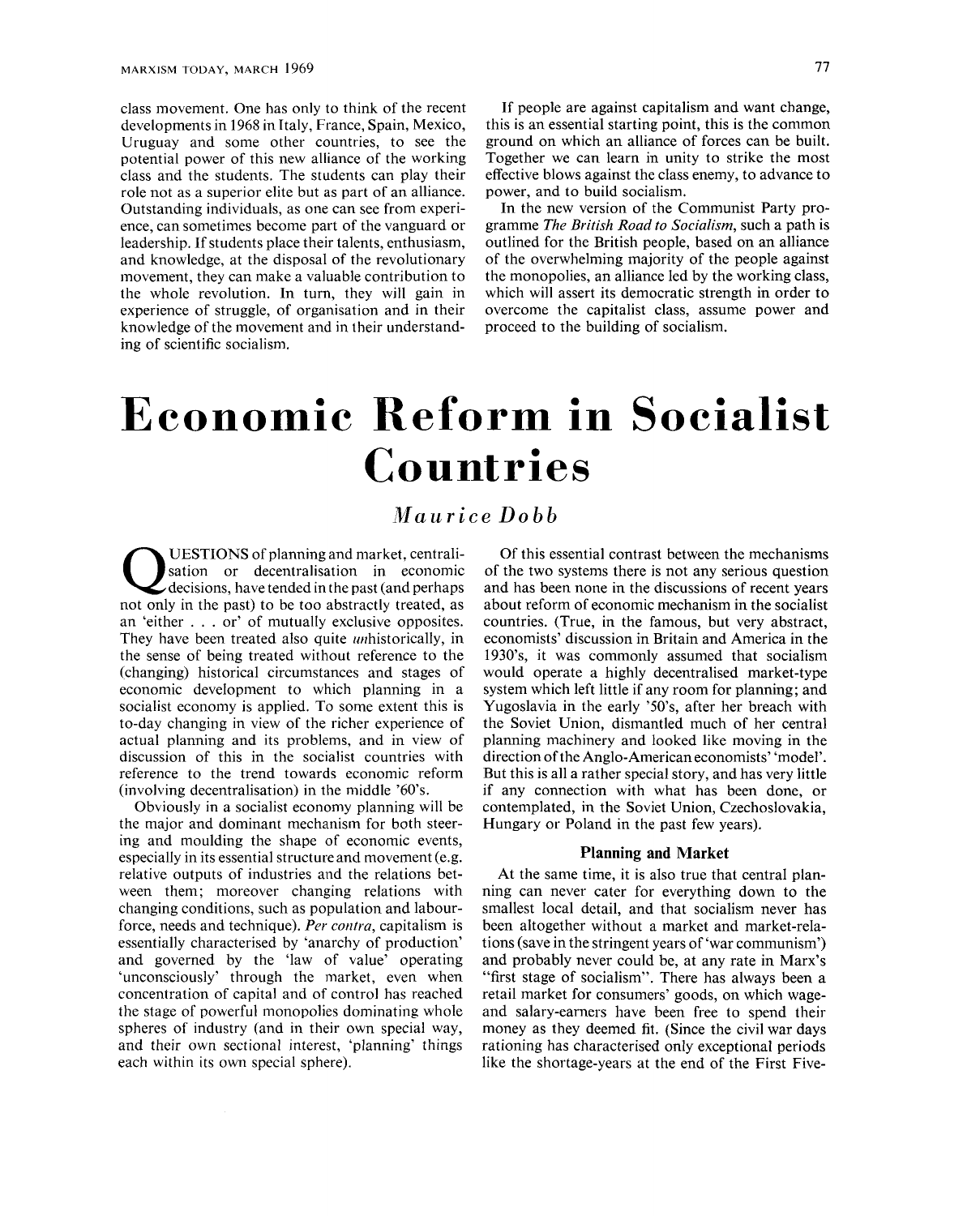Year Plan, war-time and the immediate post-war years). Similarly labour-supply and labour discipline have not been controlled by regimentation (again, outside emergency-periods such as war-time), nor have they been controlled, either in name or in fact, by purely 'moral incentives' so much vaunted today by some sections of the 'Left', and this for fairly obvious reasons of practical expediency. They have been governed by economic inducements of the form familiar to trade unionists, such as wage-differentials, piece-rates and bonuses (though the extent of the latter has been considerably reduced over the last ten years or so in the Soviet Union), and the payment of extra rates to those in unpleasant or priority industries (such as heavy industry in the past and mining, or in remote parts of the country such as the Far East).

#### **Conditions requiring Centralisation**

In general, I think one can say that central decision-taking to the maximum extent is most appropriate when the economy has a fairly simple, rather than a complex, structure, when large structural alterations in the economy are needed (necessitating centralised drive and direction), when growth at almost any cost is the primary objective and the priorities are accordingly fairly simple. The first of these conditions applied to the Soviet Union in the late '20's, with its relatively undeveloped industry, at the time when the First Five-Year Plan was launched; and the other conditions mentioned continued to apply throughout the decade of great change and heroic endeavour in the '30's.

It is fairly obvious, however, that they begin to *cease* to apply in the degree that industrial development occurs, and the pattern of industrial structure becomes more complex. To this extent the very success of the first period of planned industrialisation reduces the efficacy of centralised decision-taking and directives to handle all major problems, and introduces onto the stage an increasing number of problems that have to be tackled by other means. In Czechoslovakia industrial development had already (before the war and after) reached this stage of structural complexity; and to a smaller extent this was true of Poland and Hungary (with the additional difficulty of their high dependence on foreign trade). All the more does a shift in the same sense occur in the character of economic problems to be handled as soon as priority in objectives shifts over to consumers' goods industry (Marx's Department II) and to maximum (and balanced) satisfaction of consumers' wants. Indeed the shift over from priority to heavy industry (or Department I) to emphasis on consumption is apt to render the old method of operation by applying (and working down) a priority-list an obstacle to fulfilling the new tasks; since the lowpriority industries tend to get left with nothing when shortages occur.

What undoubtedly precipitated discussion of economic reform, and of giving more independence to individual production units, was the appearance in the early '60's of certain negative economic features, not only in Soviet economy but also in Czechoslovakia most notably, and to a smaller extent in Hungary, Poland and East Germany as well. Most obvious sign that something might be wrong with the old system was a slackening of growth-rates, which fell below the level of the previous decade. In Czechoslovakia in 1963 industrial output was halted and even declined somewhat. It became evident that the rate of annual rise of labour productivity was showing a declining tendency, and what is known as the investment-output ratio a rising tendency (after falling over the previous decade). Moreover, in Soviet economy, the target-increases for consumer goods were repeatedly failing to be fulfilled, while the capital goods industries were exceeding their targets. (Not only this, but Department I, or Group A, "was delivering a diminishing share of its output to the industries producing consumer goods": *see* M. Bor, cited below, page 99) Hence the simultaneous appearance of decentralisation on the agenda of all those countries affected by these negative features.

#### **Control and Operational Execution**

Readers of *Marxism Today* probably do not need to be reminded that already in the '20's the principle was established of a clear line of division between the functions of general control or 'steering' of the economy and more detailed operation and execution of production policy. The former was the province of the planning organs and Ministries (or Commissariats as they were then called); the latter was the job of the managements of industrial enterprises (called at that time "trusts"; their legal position being that of conditional trustees of State property), acting with (limited) financial and commercial autonomy. Financial autonomy meant in effect being responsible for its own working capital and responsible for maintaining its own balance sheet (as a balance of receipts against expenditures or costs) according to the well-known principle described by that untranslatable term *Khozraschot.* It may be noted that this latter principle was reaffirmed at the end of the decade, on the eve of the First Five Year Plan and the industrialisation drive, and has continued to be recognised down to the present day. The economic reforms of the mid-'60"s can be regarded, indeed, as giving it renewed recognition and emphasis.

#### **Centralising Tendencies**

During the period of intensive industrialisation in the '30's, during the war and the period of post-war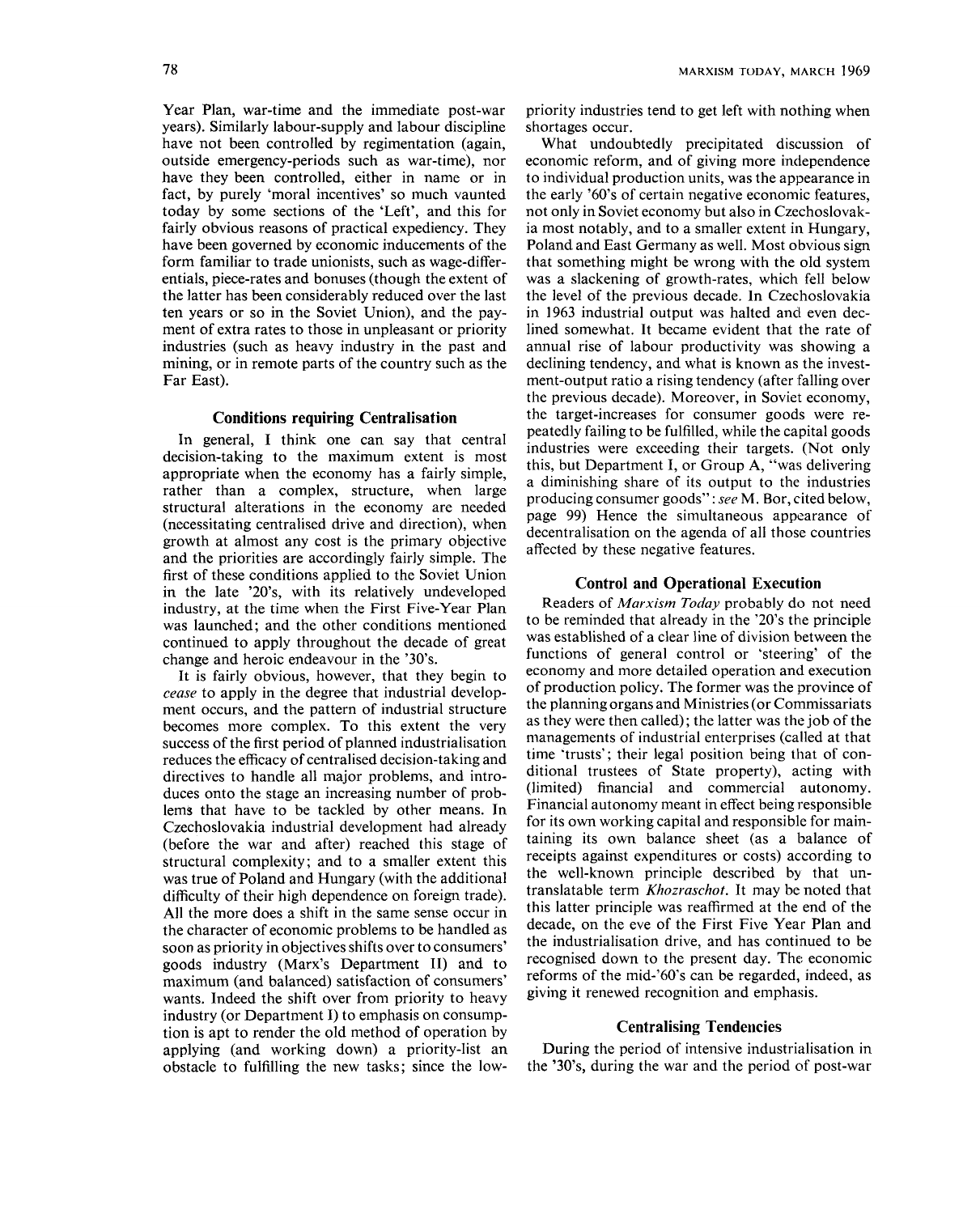reconstruction, the first of the two functions that we have mentioned acquired enhanced importance compared with the second; and this for fairly obvious reasons. There was a tendency for centralised decision to grow at the expense of decision at lower levels, so that operational discretion and autonomy of the latter were increasingly hemmed in and restricted. The form this centralising tendency took (the only form it could take) was the issue of administrative orders and directives covering an increasing amount of detail. If there were difficulties about plan-fulfilment when plan-targets were fixed in general fashion, the tendency was for more detailed specification to be added to the plan-targets or else supplementary directives to be issued.

For example, if a plan-target was fulfilled in some overall dimension *{e.g.* in gross value or in tonnage), but there was insufliciency of particular lines, models styles, sizes, or if output-targets were reached but at the expense of costly methods of production and excessive inputs, then in following years supplementary targets would be added to the general ones, stipulating details about 'output-assortment', or else so-called 'cost-reduction indices' and 'limits' upon this or that input (including perhaps labour or the size of the wage-bill). Hence in the course of time the discretion and initiative of industrial managements came to be increasingly fettered by detailed requirements, orders and 'limits'. A disadvantage of the system (inevitable as it was in the special circumstances of that time) came to be that the 'good' manager was not one who showed initiative and worked out something new, but the one who played safe, was good at just carrying out orders (perhaps waited for orders before doing anything as a way of 'passing the buck') or else was influential or cunning enough to get lenient targets assigned to him to give him something in reserve and not to make life too difficult for himself and his staff.

### **Central Supply Allocation**

A further outcome of the situation in those hectic years was an extension of the system of allocating supplies of raw materials and components to producing enterprises, in place of the system (prevalent in the '20's) whereby industrial enterprises would procure supplies of what they needed as inputs, or as accessories like fuel and power, by direct contract with other enterprises. As things like building materials, coal, metals became scarce in face of rapidly growing demand for them, their supply was rationed by a quota system. Goods allocated in this way were called 'funded goods'; and these were divided into two main categories, those for which the main allocation-quotas were worked out at the topmost, all-Union level, and those allocated at the level of Ministries or Republics. In most cases the breakdown of quotas was made as far as the individual enterprise; so that the latter was apt to be told both how much it was getting and from where; and all that was left for it to fix contractually with the supplying enterprise was matters like delivery dates, precise quality and the like.

To operate this policy Gosplan and associated planning offices and bureaux had to work with the so-called 'system of balances' *(i.e.* a balance showed all the requirements for a product, on the one hand, and all the sources of supply, on the other: an aggregated supply-demand table); and by the end of the post-war reconstruction period the central planning bodies (at Union and Republican levels) were regularly operating nearly 2000 balances of this kind, while in all something like 10,000 products were covered by the system of direct allocation in one way or another. At the same time, anything up to 500 indices could be included in the annual plan of a single enterprise (it is unlikely, of course, that *all* of these would ever be fulfilled, and from the enterprisemanagement's standpoint some would inevitably have a higher rating for plan-fulfilment than would others). More than 5000 products and their targets were listed in the annual plan.

#### **The 'Balance Method'**

To appreciate the magnitude of the task involved in the central allocation-system, one has to remember that these balances had to be reworked every time any major adjustment in the output-plan was made in the course of its construction or its carryingout, and that repercussions of a change in one balance on others could be, and often was, complex and extensive. Moreover, accuracy of calculation of what was needed of some particular input in each case depended on the accuracy of the information supplied 'from below' to the planning bodies regarding the so-called input-output coefficients (how much coal, ore etc. was needed on the average to produce a ton of steel); and since such coefficients were apt to be averages of different constituent cases (e.g. different kinds and qualities of iron and steel), this *average* coefficient was subject to modification with every change in the make-up of any general output total (for an industry or an enterprise). Thus it was not something rigid and precise but contained an element of 'play'; which inevitably made it subject to some degree of estimating and guesswork at top planning levels, since these could scarcely have available to them the detailed break-down of every coefficient supplied to them by industry.

#### **Information as a Limit**

This last consideration illustrates one of the main reasons for there being, inevitably, a pretty strict limit upon the amount of detail that can be embraced by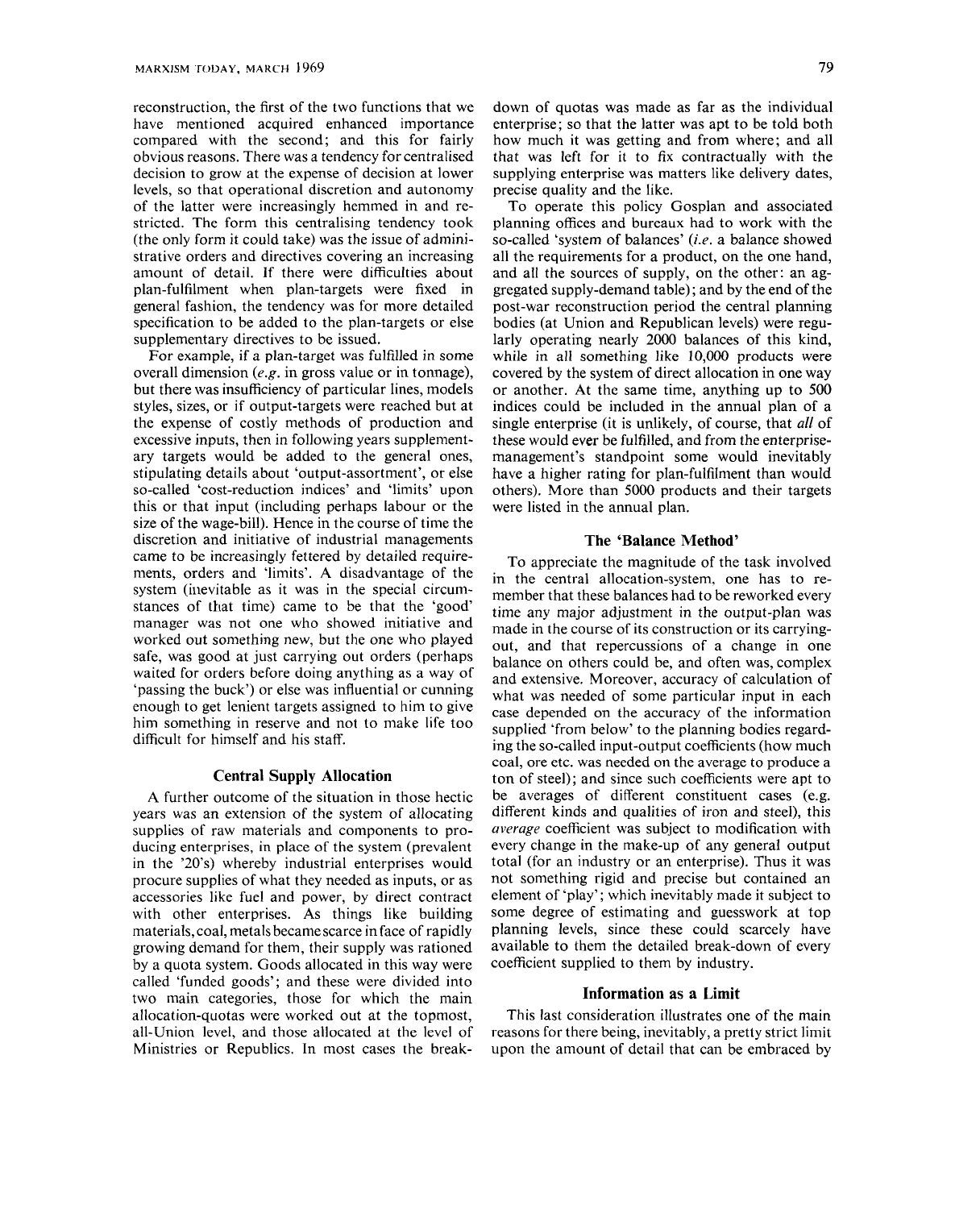planning-decisions: a limit that comes to be reached or surpassed when industrial development reaches the stage of complexity that it had already done by the early '50's. This limit consists in the amount of information available to any top planning or executive body. A second consists in the amount of such information that it can digest in suitable form, and about which it can make the necessary calculations, even with the aid of modern computers, within the limits of a given planning time-table. As regards the annual (operative) plan, it has been customary to issue the initial draft plan (or 'control figures'), drawn up largely on the basis of the previous years' results and on interim reports of the current years' working, in the early summer of the planning year. This is then passed down to the industries and eventually to

individual enterprises for supplementation with more detailed provisions and relevant data; and on the basis of these provisional plan-targets enterprises and industries indent for the supplies needed by them for fulfilment. Thus supplemented, the provisional draft plan starts its upward journey; and when it has reached the stage of the Ministries and planning commission again, the work of co-ordination and revision (including the reworking of the system of balances that we have mentioned) to achieve workable consistency takes place; until finally the definitive (and obligatory) plan for the coming year is issued, with detailed stipulations of targets and indices for each enterprise. It should be clear that the need for this plan to be ready before the start of the need for this plan to be ready before the start of the year to which it applies (which was by no means always the case in the early days of planning) strictly limits the amount of recalculation, to-and-fro consultation in the course of fitting together and revision, that it is practicable to undertake. (On the other hand, drafting the plan cannot start too *early* or it would be out of gear with current output-trends).

As regards the initial information itself, the detailed data about the industrial situation and its possitiilities (about the micro-situation on the industrial front) will be in the possession of the industrial enterprises and plants. To be made available to higher planning levels, such data have to be quantifiable in a fairly easily manageable form. This much of it can be, but by no means all (especially where judgements of what is possible depend on probability estimates and on close acquaintance with the actual 'feel' of the situation, depending on experience). Even when this information can be quantified and supplied in a suitably generalised form, it may be subject to certain biasses which render it less than perfectly objective. For example, when the setting of targets and 'limits' and the allocation of supply-quotas of inputs will depend upon the data supplied, it is almost inconceivable that managements will not incline towards under-

stating productive possibilities and overstating their own requirements, in order to give themselves a 'safety margin' and 'something in reserve' in case things get difficult. If the planners suspect this, they may, of course, lean over backwards to discount it in the direction of so-called 'tight planning', which will tend to penalise the conscientious who *have* been conservative in their estimating and which may cause difficulties and dislocations in the course of plan-fulfilment from its inflexibility. In any case a margin of uncertainty and of subjective guesswork will intrude.

What can be said in general terms is that the higher bodies will be in a position to see and to appreciate the larger picture—the general (or macro-) relations and needs of the system as a whole; whereas those at lower levels will be better placed to see and comprehend the detailed peculiarities of the particular situation—the finer shadings and minutiae composing the total picture. It follows that a lot of decisions can be much better taken if left to the discretion of the lower levels (e.g. the industrial plant or enterprise); *how* many depending, as we have said, upon the nature and needs of the given historical situation and stage of development. Of course, these lower-level decisions have to be taken within a general framework, planned and determined 'from above' (just as in military affairs tactical flexibility and discretion of small units have to fit into and be governed by a larger strategic plan). Experience alone can decide how much can be decentralised without disrupting this planned framework, and where the line between top-level and lower-level decision should be drawn.

#### **Decentralisation: a Political Question**

It may be said that so far we have been talking exclusively about technical questions of administration and management. But the question of centralisation or decentralisation is not only a technical question of how efficiently the economy is managed: it has an important *political* aspect as well. In other words, it concerns the social relations of production in socialist economy and how these develop in line with the rapidly developing forces of production (or alternatively lag behind the latter). A very high degree of centralisation of economic decisions such as developed in the Soviet Union on the approach of war, during the war and after involves (we have seen) a relation between upper administration and the producing units that consists in the main of a one-way flow of directives and orders, which the producers themselves are under obligation to carry out, often in mechanical fashion. The latter have very little scope for displaying initiative and little sense of participation; even if in the course of plan-making their reaction to proposed production-targets is canvassed and there is a feed-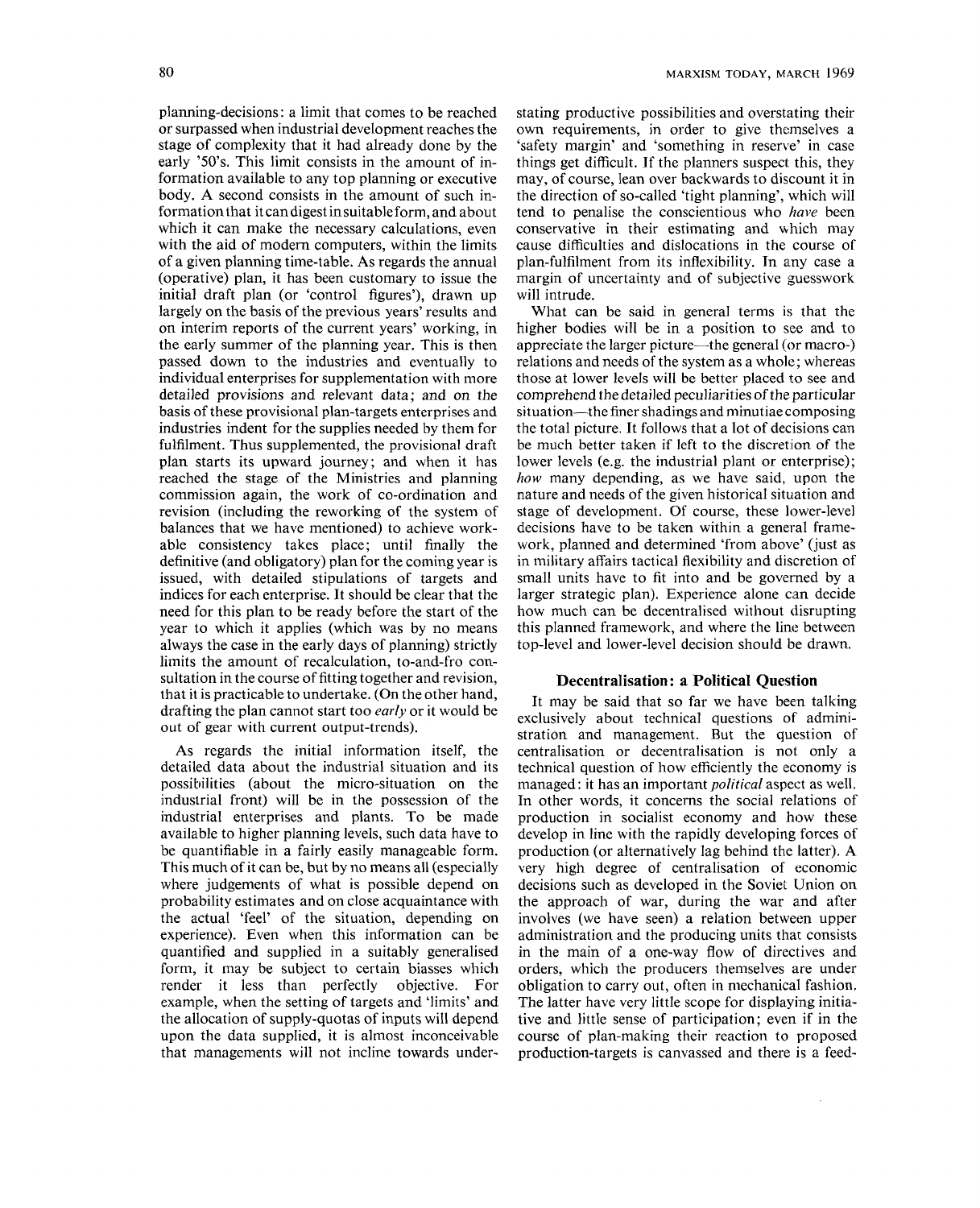back of information, data and opinion from the factory-floor to top planning levels. It is to this kind of relationship, and stratification, that one refers when one speaks of bureaucracy and bureaucratisation. At anyrate, if the latter term has a wider connotation than this, what it implies will be enormously encouraged by over-centralisation of economic administration and planning. Centralisation tends to breed, on the one hand, the type of administrator whose answer to every difficulty is to issue an administrative directive or a propaganda-exhortation forbidding some action and commanding another, and on the other hand lower-level personnel who temporise by waiting for orders before doing anything and who do not know how to act unless told what to do.

This means that, apart from efficiency, decentralisation becomes increasingly necessary from a political standpoint under socialism, especially after a period of hyper-centralisation (such as we have seen was necessary in the first country to build socialism, in a backward country and in isolation amid a hostile capitalist world). Such decentralisation will have two aspects. Firstly, it involves a reduction in the number of questions that are solved by administrative directives or orders (including the setting of obligatory plan-targets). Secondly, it involves an increase in the number of questions that are left to the production-unit (plant or enterprise) to decide within the larger framework of planned decisions, of which we have spoken. In the degree to which this happens, there is scope for the production-unit (its managerial staff and its workers) to take a hand in shaping economic policy, at least to the extent of adapting general policy-objectives (about the general lines and shape of development, as laid down, e.g., in a long-term plan) to the particular circumstances and needs of the particular works and its personnel. Vital to the actual functioning of a socialist economy is obviously the relationship of the workers in a particular factory or plant, forming a 'producing collective', to the industry of which they are part and to the economic system as a whole. Unless they have a sense of active participation in the plan, those at the factory-level are unlikely to feel the urge to cooperate at all actively or wholeheartedly; individual and sectional interests are unlikely to bow to, or be merged in, the social interest, whatever system of incentives (whether material or moral or a blend of both) may be in force; and the workers' sense of alienation may not be fully overcome.

#### **The Question of Democratisation**

This is why the economic reforms of which so much has been talked in recent years are to be regarded as an essential complement of the process of socialist democratisation; and the latter in turn as being

a necessary condition for adapting the social relations of production to the socialised productive forces (with social ownership and planned control of production as their corner-stone). This has surely been the lesson of recent events in Czechoslovakia, where the 'Economic Reform' and the progress of socialist democratisation have been closely linked together (a link of the importance of which, it is also clear, the workers in the big factories are even more aware than are intellectuals). A further lesson, I believe, is that the implementation of economic reform, in the sense of enlarging the scope of decisionmaking by the plant or enterprise, cannot stop at the level of plant-management and technical staff: that once started it must inevitably involve (indeed, depend upon for enduring success) increased workers' participation in policy-decisions, e.g. through workers' councils, production conferences of the whole plant, etc.

True, such questions have to be approached realistically, with due regard for the technical limits imposed by conditions of modern production, and not in any utopian or anarchist spirit (as do some Left groups in this and other countries). The early years of the Russian Revolution afforded plenty of experience of the opposite dangers of anarchosyndicalist trends, with the factory converted into a talking-shop rather than a workshop, with sectional interests dominant and with lack of individual responsibility for getting things done. (I am referring, of course, to the control of industry by factory committees in 1918, unlimited and unco-ordinated at the outset). Soviet attitudes have been strongly influenced by this experience ever since. As trade unionists well know, modern technique is sufficiently complex, and production-processes interdependent, to preclude nonsense about no decision being taken, or instruction issued, unless first put to a show of hands. What Marx and Engels called the increasingly 'social character' of modern production with its intricate division of labour imposes pretty strict limits upon conducting production-decisions by methods of so-called 'direct democracy'<sup>1</sup> (One of the economic dangers inherent in the latter is an exclusively producers' bias *vis-a-vis* the consumer; another is sectionalism in wage-and-price-policy, and resulting danger of inflationary pressure).

Nevertheless, this is no sufficient reason to preclude the drawing in of the whole working collective into considerably closer participation in framing the general lines of production policy, factory routine and discipline than has been achieved hitherto. To find the proper synthesis of such actual (and morethan-nominal) consultation with individual responsibility for operative technical and managerial

<sup>&</sup>lt;sup>1</sup> What the Webbs, in studying the early days of trade unionism, called 'primitive democracv'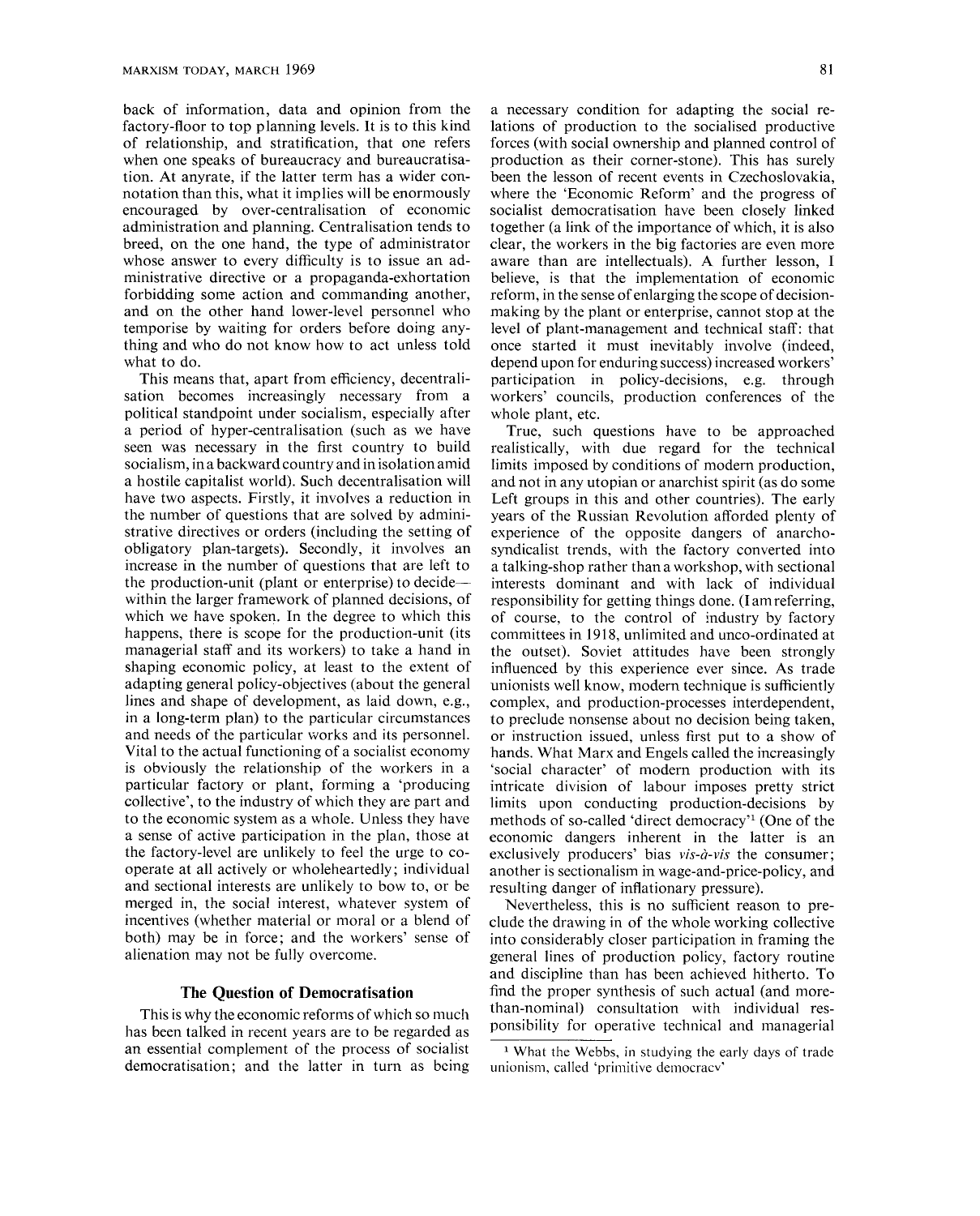decision is very much on the agenda of socialism today. To quote the Czech *Action Programme {Marxism Today* July 1968, p. 207): "The main thing is" to make possible "the dynamic development of socialist social relations, combine broad democracy with scientific, highly qualified management, strengthen the social order, stabilise socialist relations and maintain socialist discipline." More concretely it was proposed that there should be "democratic bodies in enterprises with specified rights towards the management of the enterprise"; "managers and chief executives of enterprises . . . would be accountable to these bodies for the overall results of their work"; and "these bodies must become a direct part of the managing mechanism of enterprises, and not (just) a social organisation" (MTD., July 1968, pp. 207, 213).

#### **Economic v. Administrative Methods**

Reverting to the purely economic aspects of the matter, there are two further explanations that should, perhaps, be made. In the course of discussion of economic reform the phrase has often been used, in attempting to describe the essence of it, that it substitutes "economic levers and methods for administrative methods". The more that decisions are decentralised to the level of individual enterprises, the more important, evidently, will such influences as prices, credit conditions, tax-rates and rental charges become; and planning and administrative bodies will necessarily make more use of these in steering, shaping and correcting decisions at lower levels. (As a semi-official Soviet description has it: "The Soviet State uses the pricing mechanism as an economic lever in the planned control of the country's economy" $)^2$ . The fact that prices (both of outputs and inputs) will crucially affect the decisions of an enterprise about both the amount and the kind of output to produce, the methods of production and mixture of inputs to be chosen, explains why a Price Reform (to a large extent according to new principles) has accompanied, or even preceded (as in Hungary) Economic Reform in the Soviet Union, Czechoslovakia, Hungary and elsewhere. To the romantically minded preoccupation with such mundane matters on the part of socialist planning may seem dull and uninspiring. But building socialism needs hard-headed learning from experience, as well as poetic imagination.

#### **Trading between Socialist Enterprises**

Secondly, the references that have commonly been made to a larger place, with decentralisation of decisions, for market relations under socialism than

was traditionally envisaged are concerned with relations between socialist enterprises, i.e. with marketrelations internal to socialist industry itself. What is here involved is the procuring by enterprises of supplies of needed materials and components by direct contracting with other enterprises. Ever since the NEP-period of the '20's, there has always been *some* scope for such direct contracting. But we have seen that in the period of high centralisation, with its extensive allocation-system for so-called "funded supplies", the scope for decentralised contracting was small. In the degree to which output-decisions (especially decisions about output-assortment and the introduction of new designs and models and new products) become the province of the enterprise, the potential scope for such direct contracting in procuring supplies, and choosing both the supply and the supplier, is much enhanced. One could say, indeed, (and I believe it to be both true and important) that enterprise-autonomy in making its own outputdecisions is bound to remain more nominal than real unless the scope for such direct contracting is in fact enlarged.

In his speech introducing the Reforms of September 1965, Mr. Kosygin, indeed, envisaged the need "gradually to shift over to wholesale trade in individual types of material and equipment", involving "direct ties between producing and consuming enterprises". But this remained something for the future. Last year there was introduced a system of regional supply-depots for surplus materials and equipment, to which enterprises might sell anything surplus to their own requirements and procure additional supplies if these are available. But this was within the limits of the existing system of centralised allocation; and the continuance of this system is bound to restrict the *de facto* extension of decentralised procurement. Here, indeed, one meets one of the main differences between the reform as it has been implemented in the USSR, on the one hand, and in Czechoslovakia and Hungary (where it has been more radical in a number of respects), on the other hand; in the latter cases dismantling of the previous system of centralised allocation has apparently gone much further.<sup>3</sup>

<sup>^</sup> M. Bor, *Aims and Methods of Soviet Planning,*  Lawrence & Wishart, 1967, pp. 170-L

<sup>&</sup>lt;sup>3</sup> As regards Poland and the German Democratic Republic, on the whole changes of recent years have here been more cautious than in the Soviet Union; a principal result in the latter, which was earliest on the scene in undertaking change and reorganisation, being to enhance the functions and powers *of associations* of enterprises in each branch of industry rather than of individual enterprises themselves. From what has happened since August in the case of Czechoslovakia (especially some of the sharp criticism levelled at Ota Sik in the Soviet Press) one may judge that the more radical features of the Czech reform do not fully meet with Soviet approval (at least of *some* trends of opinion in the Soviet Union).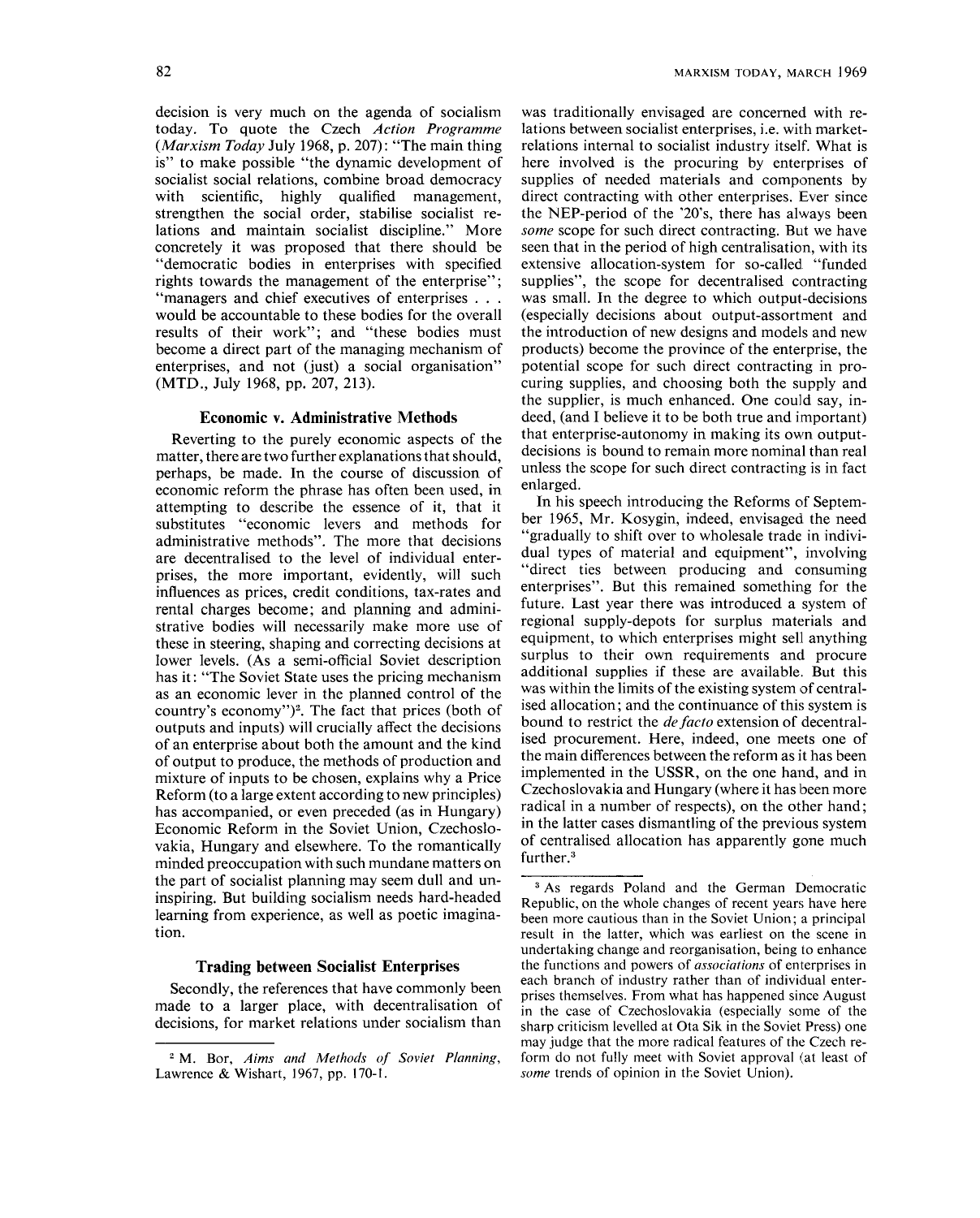There are some serious objective difficulties of course, which stand in the way of any speedy liquidation of the system of centralised allocation. This system had its origin in the acute supply-shortages of the period of rapid growth and construction; and so long as shortages continue, a strong case can be made for its continuance. To dismantle it might result in a chaotic scramble among enterprises to get hold of scarce supplies, as a result of which supplies would tend to go to those willing to bid the highest (perhaps in the form of premiums over the standard list prices), some would be left empty-handed at the end of the queue and the planned priorities would go by the board. A pre-condition for going over to a system of decentralised contracting must be liquidation of acute supply-scarcity and the existence in the system of sufficient reserve-stocks to meet unforeseen contingencies.

#### **Resistances to Change**

But there are also difficulties of a different type. From what has been said above about the political as well as economic aspects of decentralisation, it will not appear surprising that this new trend should require some change of personnel both at higher and at lower levels; and for this reason alone it is likely to encounter some fairly stiff resistance which may reveal itself quite stubbornly in the process of detailed implementation. The old centralised system will have reared a generation of planners and administrators, even of managers, who having grown up with it and its methods are practiced in this and in nothing else. They may well have a vested interest in its continuance. Even if this is not so, and they are sincerely convinced of the need for change, experience may have formed rooted habits which cause them when they meet problems and difficulties to react to them in the old way, instead of finding new answers to new problems. (Note, again, the Czech *Action Programme's* reference to "maintaining people in functions who were not capable of any other way of 'management', who consistently revived old methods and habits.")

For reasons such as these there would seem to be a very real danger of decentralisation schemes becoming muted, at least so far as what I have called their political aspect is concerned, and stopping halfway. This is, indeed, what happened to the first Czech attempt at decentralisation in 1957-8; and the *Action Programme* complained that it was happening again to the new reforms ten years later. There are signs that it may be happening elsewhere (notably in Poland) to the new round of decentralising reforms of the '60's.

We have mentioned the limitations imposed upon an enterprise's freedom of action by continuance of a rigid system of allocation quotas for supplies. There

is also a danger of its being limited because for special reasons the Ministries (in particular, the industrial sub-departments concerned with a particular branch of industry, or alternatively the industrial associations where these exist) continue to issue instructions or prohibitions about matters over which nominally enterprises have been given discretion. This may be at first on a purely temporary or emergency basis, but may eventually become part of the regular and enduring routine.

It will be remembered that the main feature of the 1965 Soviet reform was removal of all but two of the many planning indices to which enterprises had been subject previously in the annual plan. The two that remained were an overall figure, in value terms, of *marketed* output and a general limit on the total wage-bill. Everything else, including the detailed output-assortment (varieties, lines, designs, models etc.) and the methods of production to be used were left to the enterprise to decide. In the Czech and Hungarian cases all output targets and limits imposed on the enterprise in the operative annual plan were terminated: these were left entirely to the discretion of the enterprise within the framework of the longerterm plan.

It would seem that in the Soviet case fairly numerous exceptions have been made in the course of implementing the reform and applying it to various branches of industry. To begin with, in some branches of heavy industry detailed stipulations about output assortment continued to be made, for fear lest shortages might arise of certain types of equipment and machinery needed to fulfil the investment-plan. (Enterprises producing consumers' goods were allowed more latitude to determine output assortment in response to demand). According to a recent article by Prof. Liberman (Liberman and Zhitnitski, Economic and Administrative Methods of Controlling the Economy, *Planovoe Khoziaistvo,* 1968, No. 1) there has been quite a crop of 'exceptions' of this kind, representing a carry-over of the old administrative methods into the new situation. "To this very day", the article states, "the economic press reports cases in which *glavki* and Ministries assign planindices to enterprises," reminiscent of the old methods of planning. It mentions instructions issued to enterprises amounting to "non-observance of the ordinances stipulating that the output-programme of an enterprise must be based on the latter's direct contractual links with the consumer".

The article goes on to cite cases where in 1966 the Ministry of Machine Building for the Light and Food Industries "altered the plan for half its enterprises in Leningrad", and in 1967 "changed each quarter the cost plan of the Krivoi Rog Metallurgical Plant", "contrary to the Statute of Enterprises which strictly lays down that any change in the plan must be made